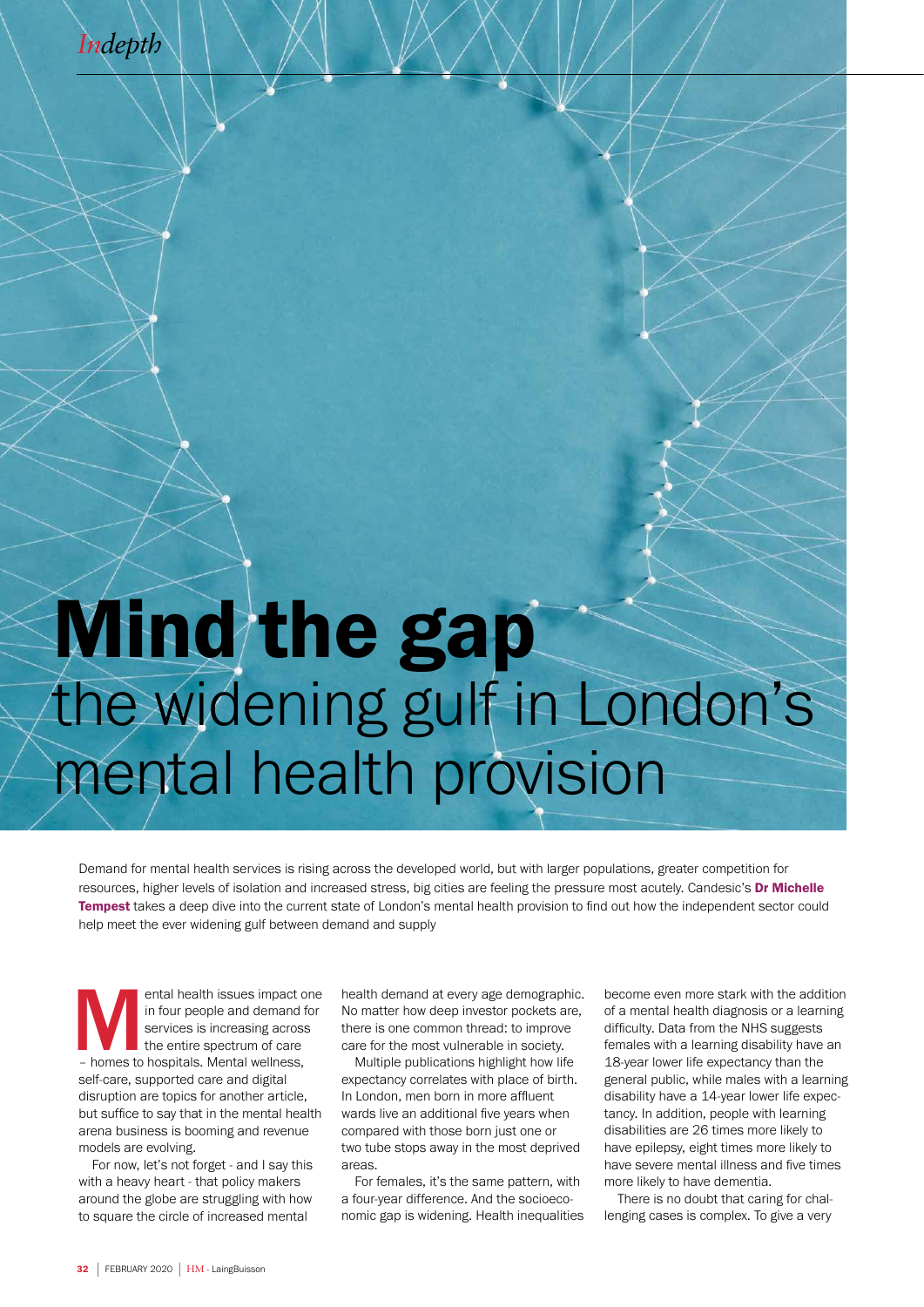

SOURCE CQC; CANDESIC RESEARCH AND ANALYSIS

human story, rather than a statistic, let's take a real situation. Around ten years ago as a hospital doctor, I received an emergency call from the maternity unit. A young mother from London developed postpartum psychosis (psychosis after childbirth) after a long and complex delivery.

She presented as confused, disorientated and believed her new born son smelled as if he was on fire – continually throwing water over him as he cried. It was clear she needed an urgent admission to a mother and baby unit (MBU), ideally close to her home.

However, hospital systems are very different at three in the morning, compared to three in the afternoon. Resources are scarce and human staffing rotas run on a minimum (sometimes less than minimum) and getting an MBU bed is a postcode lottery at the best of times. On that particular night and after well over 100 telephone calls, every MBU bed in England, Scotland, Wales and Northern Ireland was full, with little prospect of becoming available over the next week.

The result was heart wrenching. Mother

NHS DATA **COLLECTED** SHOWS AN AVERAGE OF 97 LONDON MENTAL HEALTH INPATIENTS BEING PLACED OUT OF AREA MONTHLY IN 2019

and baby had to be separated and mum was treated on a general adult mental health ward, rather than in a specialist unit.

In that particular case, mum did well and after six weeks she was home with her son and they bonded well. But not every case has a happy ending and of the 101 perinatal suicides in the UK and Ireland between 2009 and 2013, analysis from the National Childbirth Trust found that 40% would still not be able to access specialist perinatal care today.

Despite NHS England's commitment to spend £365m on perinatal mental health, London has not increased provision since 2016 with a small number of specialist MBU beds spread across three NHS trusts. Despite the popularity of Louis Theroux's television documentary about the importance for mothers detained under the Mental Health Act being treated alongside their babies, there remains a market opportunity for public and private players to expand this specialist service line.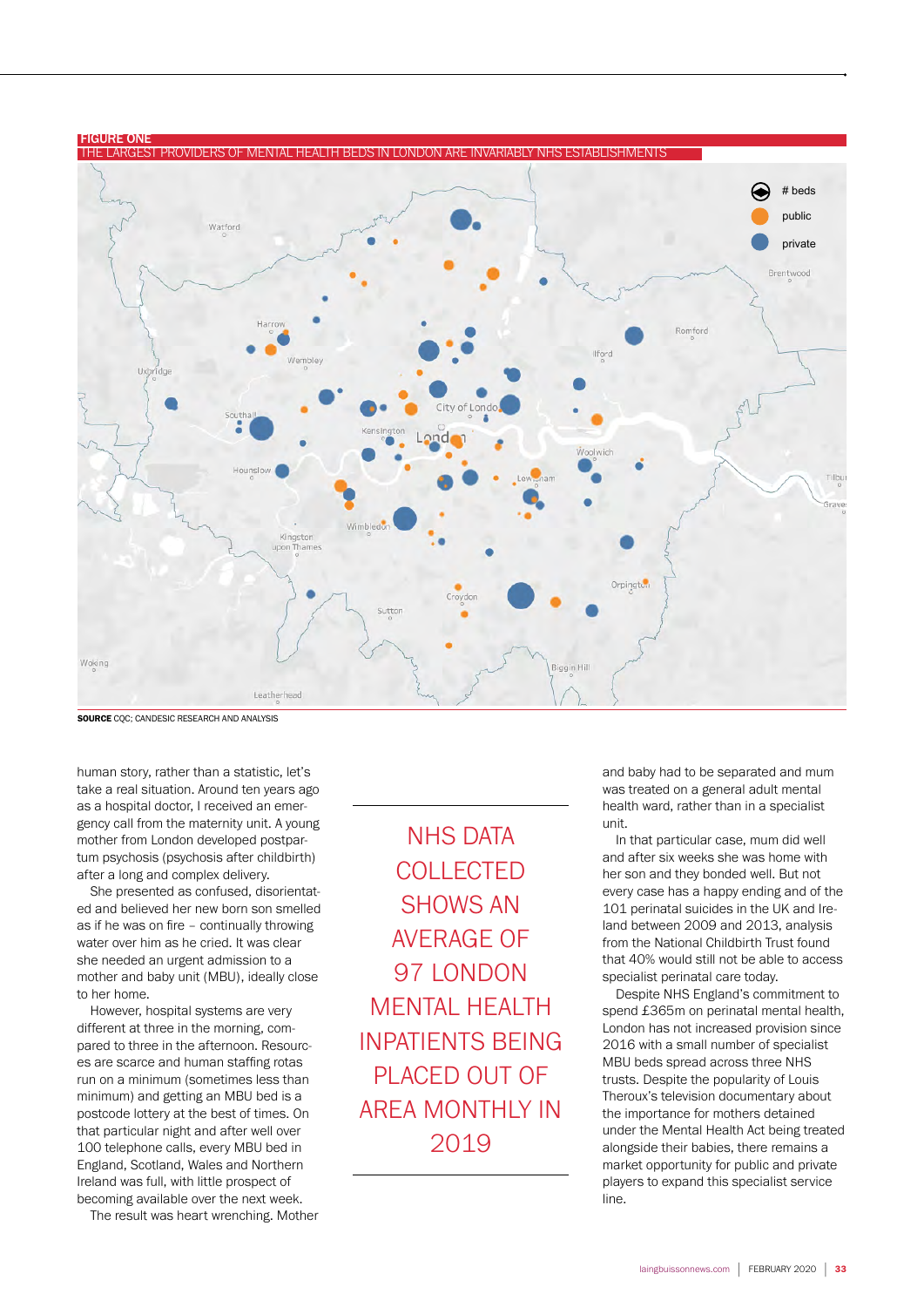

## The broader market

In preparation for this article, many hours of research were dedicated to building a supply map of mental health beds across the UK.

Figure One (see previous page) graphically focuses the Greater London market with different colours for NHS and independent mental health beds. These cross multiple metrics - specialist versus generalist, adult versus child, and forensic versus non-forensic, to name a few.

The data was compiled in order to better understand the market on a granular level, and be able to understand where market opportunities exist within London's mental health sector.

Figure Two highlights that within Greater London the NHS provides around 80% of mental health beds, with private players controlling the remaining 20%.

OUR ANALYSIS SHOWS THAT DEMAND **OUTSTRIPS** SUPPLY...AND THAT CAPACITY IS FULL TO BURSTING

Our analysis comparing inner to outer London shows a geographically proportional split, with no distinguishable geographic preference between the NHS and private providers.

Figure Three is a chart splitting along speciality lines where it can be seen that the NHS provides 90% of generalist beds, but only accounts for 65% of specialist beds (encompassing autism spectrum disorder, old age, personality disorder, eating disorder, brain injury, rehabilitation, addiction, liaison psychiatry, mother and baby, psychiatric intensive care unit, high dependency unit, deaf and veterans), indicating that the private sector is targeting specific areas within the larger market.

Most addiction rehabilitation centres are dominated by private providers with 88% market share.

Some self-pay and insurance contracts

## FIGURE TWO THE SPLIT BETWEEN INDEPENDENT AND NHS MENTAL HEALTH BEDS IS SIMILAR IN INNER AND OUTER LONDON MENTAL HEALTH BED NUMBERS BY PROVIDER TYPE IN INNER AND OUTER LONDON, 2020



SOURCE CQC; CANDESIC RESEARCH AND ANALYSIS